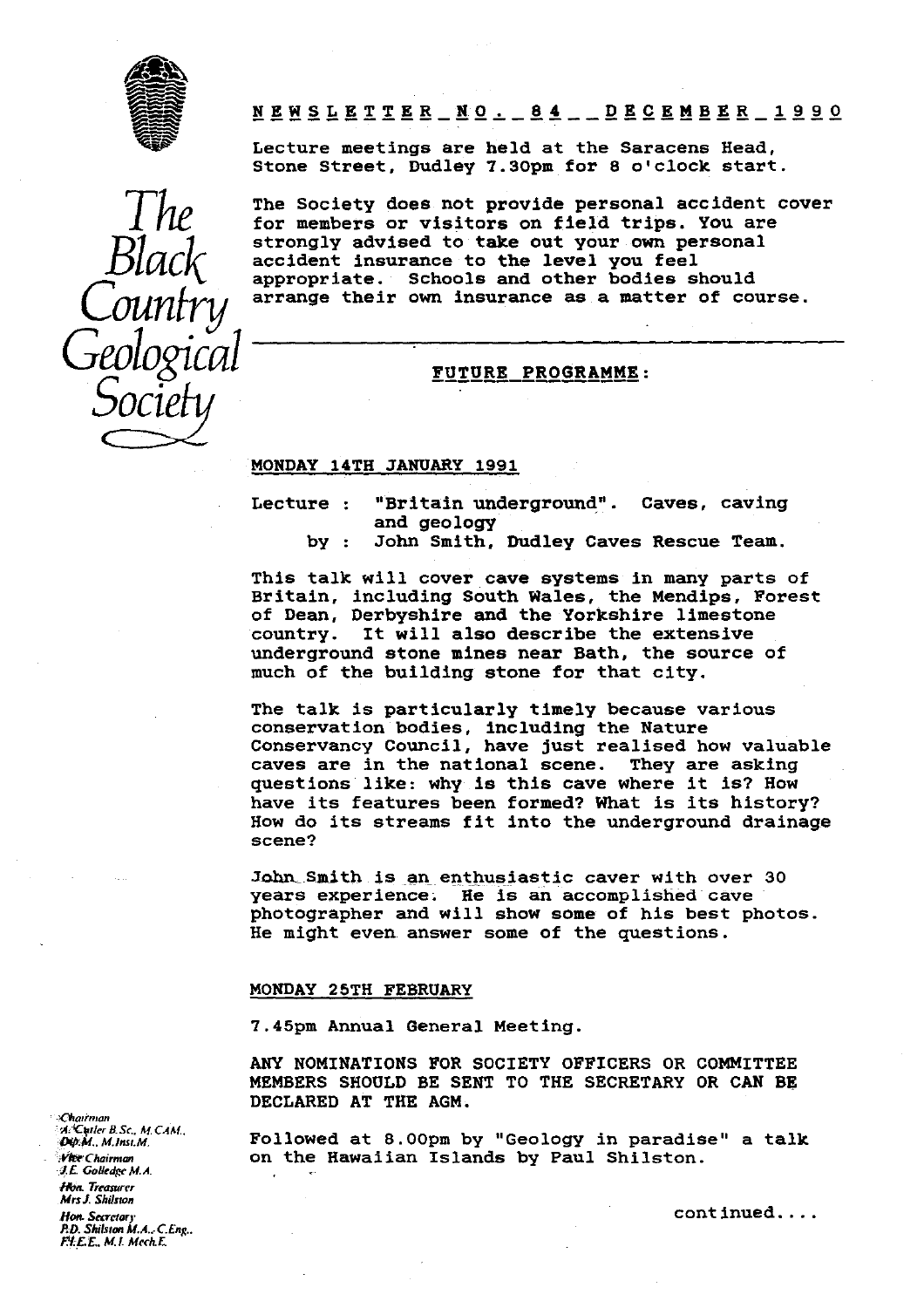Paul was in Hawaii in 1989 and will describe the Hawaiian Islands with their *stunning* scenery as well as their fascinating geology: Situated above a 'hot-spot' they enable geologists to look deep into the asthenosphere, the relatively stable region below the plates.

Since the islands are on a moving plate, they also show the whole range of volcanic features from active eruptions to old cones eroded down to . .sea level. :,•;`

### MONDAY 25TH MARCH

mento de

Lecture: Abandoned limestone mines in Dudley - progress and structural geology"

Joint presentation by: Alan J.R. Evans, Consulting Engineer, Adrian Collings, Ove Arup & Partners.

Alan Evans and Adrian Collings have been involved with abandoned limestone mines *in* the Dudley area, in particular with the *investigation and* treatment of *old* workings now In a dangerous condition.

The lecture will review the progress made and the issues to be faced in the future. It will also outline the geological backgound to this area *of* the Black Country.

ig in maj.

## SUNDAY 15TH APRIL

Field meeting to North Staffordshire. Leader: Mr. John Armitage.<br>Exclusive and the second service of the service of the service of the service of the service of the service of the service of the service of the service of the service of the service of the servi

and the service of the company of the company of

### SUNDAY 19TH MAY

.<br>Saad titul

**Half Jay field- meeting.to..Saltwells local Nature Reserve.** Meet 2.00pm at Saltwells Inn, Netherton. Leader: Alan Cutler.

### MONDAY 3RD. JUNE

 $\mathcal{O}(\log n)$  . The mass  $\mathcal{O}(\log n)$  $\alpha$  ,  $\beta$  ,  $\Delta\phi = 1/2$  , and  $\phi$ Lecture: "Earthquakes"; by Dr. I.G. Stimpson, Keele University. dia cancer of costs.

 $\mathcal{D}^{\text{c}}\rightarrow\mathcal{D}$ 

 $\label{eq:3.1} \mathcal{L}(\mathcal{L}^{\text{max}}_{\text{max}}) = \mathcal{L}(\mathcal{L}^{\text{max}}_{\text{max}})$ 

### FRIDAY 14TH - SUNDAY 16TH JUNE

Weekend field meeting to North Devon coast. Based at Barnstaple. Leader: Michael Bamlett, Birbeck College, University of London:..

The field meeting will examine coastal rocks and scenery between Westward Ho! and Baggy Point.

Cost  $\ell$ 20 (not including accommodation) for Friday evening to Sunday. An additional whole day with the leader for a surcharge. of (5.

FURTHER DETAILS AND BOOKING FORM WITH THE FEBRUARY NEWSLETTER.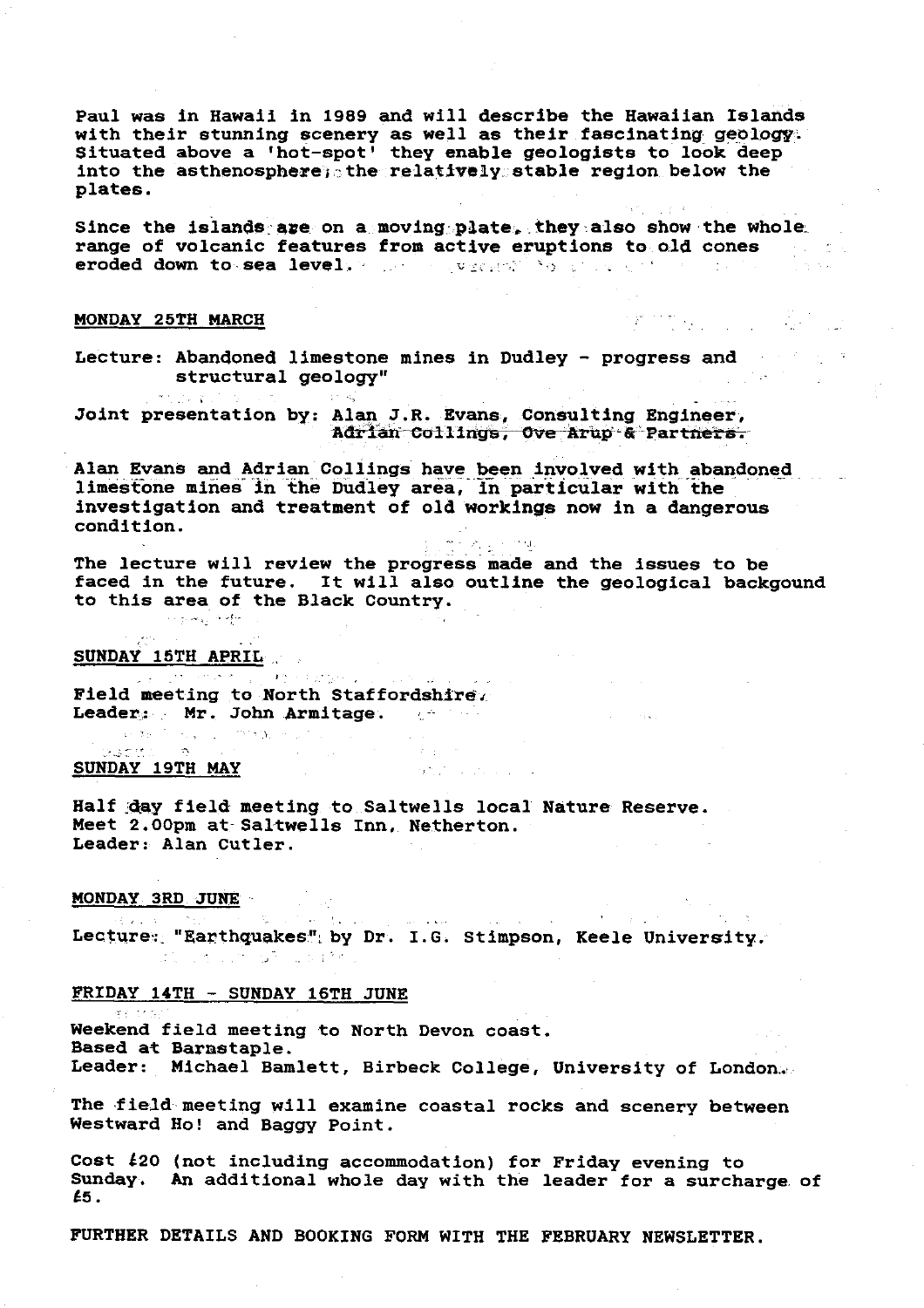### MONDAY 24TH JUNE

Evening field meeting - "The building stones of Birmingham".

A guided walk in the city centre, looking at the building stones used, including recent buildings and the new Conventibn Centre. Leader: Paul Shilaton. Meet: 7.00pm at the Hall of Memory, Broad Street, Birmingham.

#### SUNDAY 22ND SEPTEMBER

 $\mathcal{F}=\mathcal{F}$ 

 $\mathcal{L}^{\text{max}}$  and  $\mathcal{L}^{\text{max}}$ 

Field meeting to Cross Hands Quarry, near Chipping Norton, Oxfordshire. Leader: John Crossling, Keeper of Geology, Warwickshire Museum.

# **EDITORIAL**

szept ().

With the Gulf crisis entering a phase of ever more heightened tension and oil prices set to approach \$35-\$40 a barrel, already the oil companies have turned their attention to expanding, production in other areas. One of the main areas on interest at present is the West Africa/Gulf of Guinea region. Here, states, such as Nigeria, Cameroon, Gabon and tiny Guinea-Bissau have seendramatic increases in output. New exploration licences have been issued and there has been fierce competition for the favoured areas both on and off-shore. Major finds are predicted.

Further west in Guinea and Sierra Leone a similar increase in '011 industry activity has been noticed: It: is to be hoped that a substantial proportion of the revenue from these new and future' discoveries will be retained in the host country and used to the benefit of the nation as a whole and not for the exclusive enrichment of local chieftans, dictators (or emirs) or to create a surge in massive multinational oil company profits, and hence such crises avoided. One hopes that the new year will bring news of new discoveries of oil and hitherto unknown geological features in these regions and not of imminent war in the Gulf.

Another hope lies in the change of personnel in government. Maybe a gentler approach could produce benefits in the conservation/environmental management issues that have become of Increasing concern in the last few years.

For those of you looking for a change of career a story of private enterprise of a geological nature may give you hope.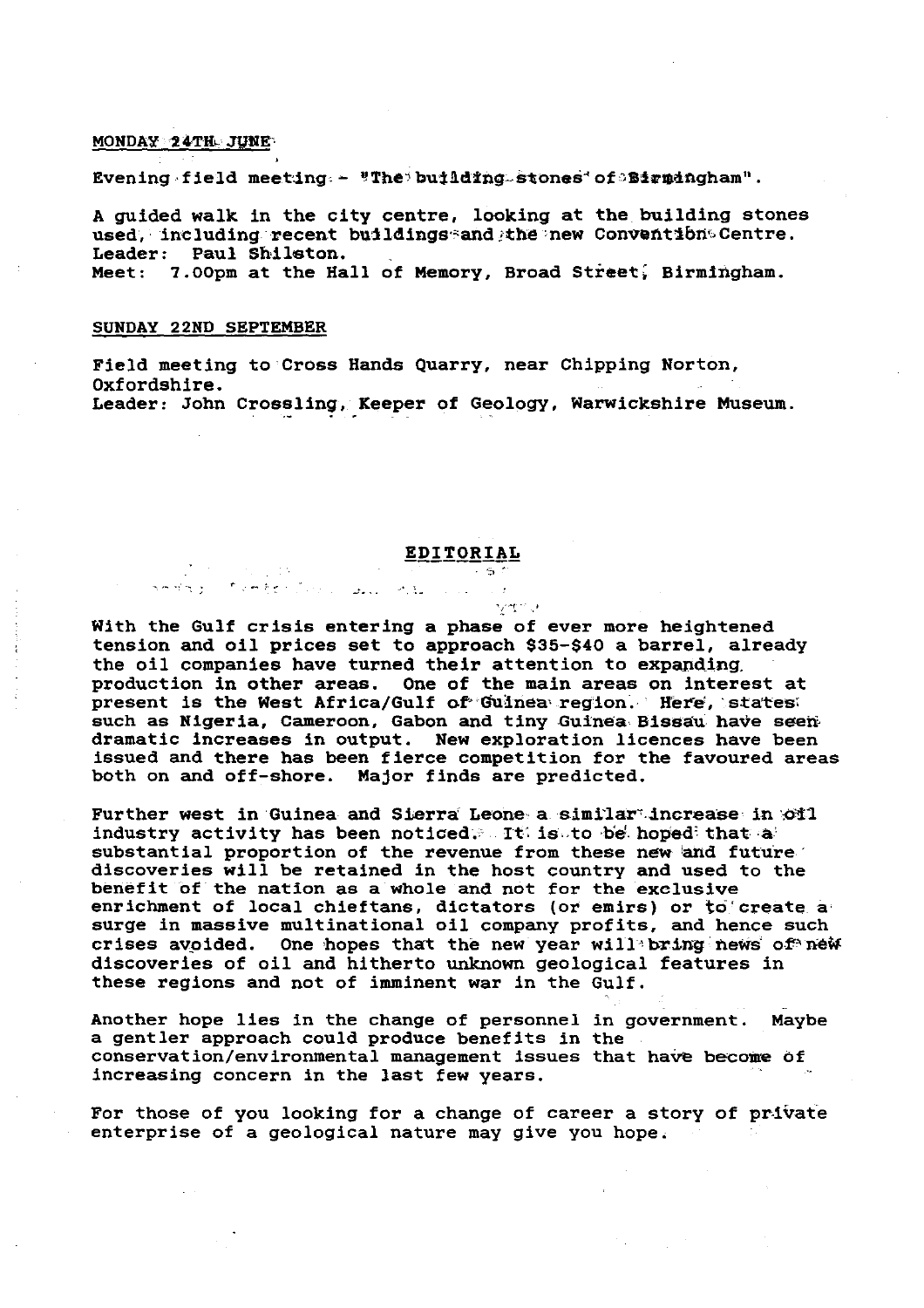## Reported in the Times recently:-,

Two ex oil company geologists purchased a disused drift mine in Dyfed producing 100 tons of coal per week. Later expansion enabled them to push production past 1000 tons per week and recent negotiation has brought the purchase of other drift and open cast.. mines in S. Wales. With the forthcoming privatisation and break-up of British Coal there must be scope for a BCGS coal company (perhaps under Merry Hill Centre!).

Best wishes for Christmas and the New year.

# ay 23rd September: Field meeting to Dovedale, Leader: Dr Paul Bridges

The limestone areas of north Staffordshire and Derbyshire were. formed in early Carboniferous times, Hercynian :earth *movements* to. the north caused extension and deformation, forming basins and platforms which were flooded by warm seas allowing sedimentation to occur at a range of depths.

The steep-sided hills surrounding Dove Dale were for a long time thought to be coral reef formations. Work in the past ten years has shown that corals are largely absent and the hills are in fact carbonate mud-mounds whose present day shape is closely **similar** to their original form when they were laid down in the Chadian (early Visean) age 340-350 million years ago. The area was then about <sup>10</sup><sup>0</sup> north of the equator.

Dr. Paul Bridges of the Derbyshire College of Higher Education led the meeting and took us first to the windy summit of Thorpe Cloud where the mound core facies were exposed. The rocks displayed shelly fossils and weakly laminated textures. Polished sections show foraminifera, echinoderum etc remains. The fossils are surrounded by fibrous calcite cement. It is believed that bacterial action concentrated and precipitated calcite in the form of fine peloids which quickly consolidated the muds allowing steep-sided mounds to form.

Descending 100m of Thorpe Cloud we found fissures in the mound core. flank filled with crinoidal debris which had been later cemented. From the lower slopes of Thorpe Cloud, on the far side of the river, we could see weakly bedded mound flank facies on Bunster Hill, the dip showing Bunster Hill to be a mud-mound distinctly. separate from Thorpe Cloud.

We then walked up the little known Thorpe Dale where strongly bedded exposures of intermound fill could be seen providing clear evidence of a palaeo valley at least 15m deep which had been gradually filled with sponge and crinoid debris etc.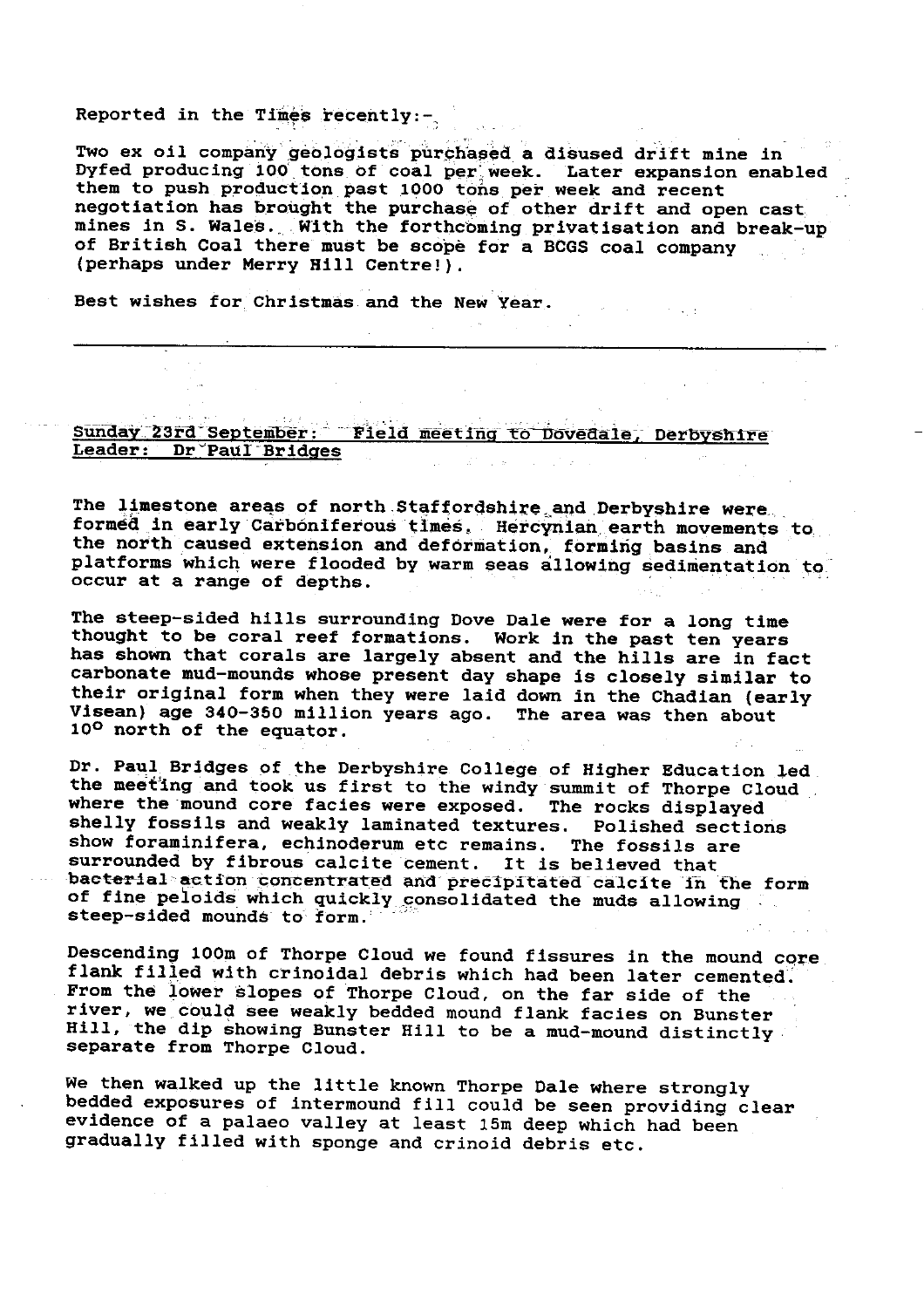After lunch we took cars to Milldale, 4km north, and walked to Ravens Tor which markes the northern boundary of the mound complex. The bare face of Ravens Tor shows the passage of mound cove facies into mound flank (fine and coarse) close to well developed intermound beds. From Ravens Tor, a steep climb up the grass covered scree took the survivors of the party to a fine view point above Hall Dale looking along the length of Dove Dale to Thorpe Cloud at the southern end. The view takes in the whole mud mound complex.

At the time the mounds were formed, there appeared to be a world-wide sudden decline in coral growth. Bacterial action tool over, including precipitation of fibrous calcium carbonate which quickly cemented the muds and fossil fragments to form the steep, 120m high mounds. This probably took place at a water depth of around 50m. The positions of the mounds were presumably related The positions of the mounds were presumably related to nutrient rich under-sea currents. Similar mounds have been identified in similar aged rocks in the Dinant region of Belgium but present day formation of mud mounds has not yet been, identified although the Caribbean area appears to afford a suitable environment.

This was one of the more energetic of BCGS field trips. Few of us were able to keep apace with Dr. Bridges who finally disclosed an. earlier interest in fell running!'' We are grateful to him for his  $enthu$ s $t$ asm and clear explanations and not least for introducing us to little known, beautiful features of Dove Dale.

> $\mathcal{C}_1 \subset \mathcal{C}_1$  ,  $\mathcal{C}_2 \subset \mathcal{C}_2$ JOHN BROWN

# Dudley Museum - Geological Open Day - Saturday 27th October

Colin<sup>3</sup>Reid, Keeper of Geology at Dudley Museum, organised another successful geological open day at the Museum on Saturday 27th October.

There were stands and displays from British Geological Survey, showing their recent surveying activities in the Black Country, and from various local bodies. Among these were Dudley Canal Trust, Trigon Mineral Services, Dudley Cave Rescue, Rocky Rex Enterprises, and Johnson Poole & Bloomer.

Our own stand created much interest and sales of our Christmas cards,' Wrens Nest guide-books, journals and sweat shirts raised over £50. Society members Judith Shilston, Chris Jowitt, Steve Hughes, Alan Cutler, Graham Worton and Paul Shilston helped on the stand during the day.

The busiest stand was the one where people could bring their specimens for identification. There was a queue at the stand all day, while volunteers bravely tried to identify things they had never seen before.

The public came in large numbers throughout the day, showing how much interest there is in geology, and it is a tribute to Colin Reid's hard work that it was so successful.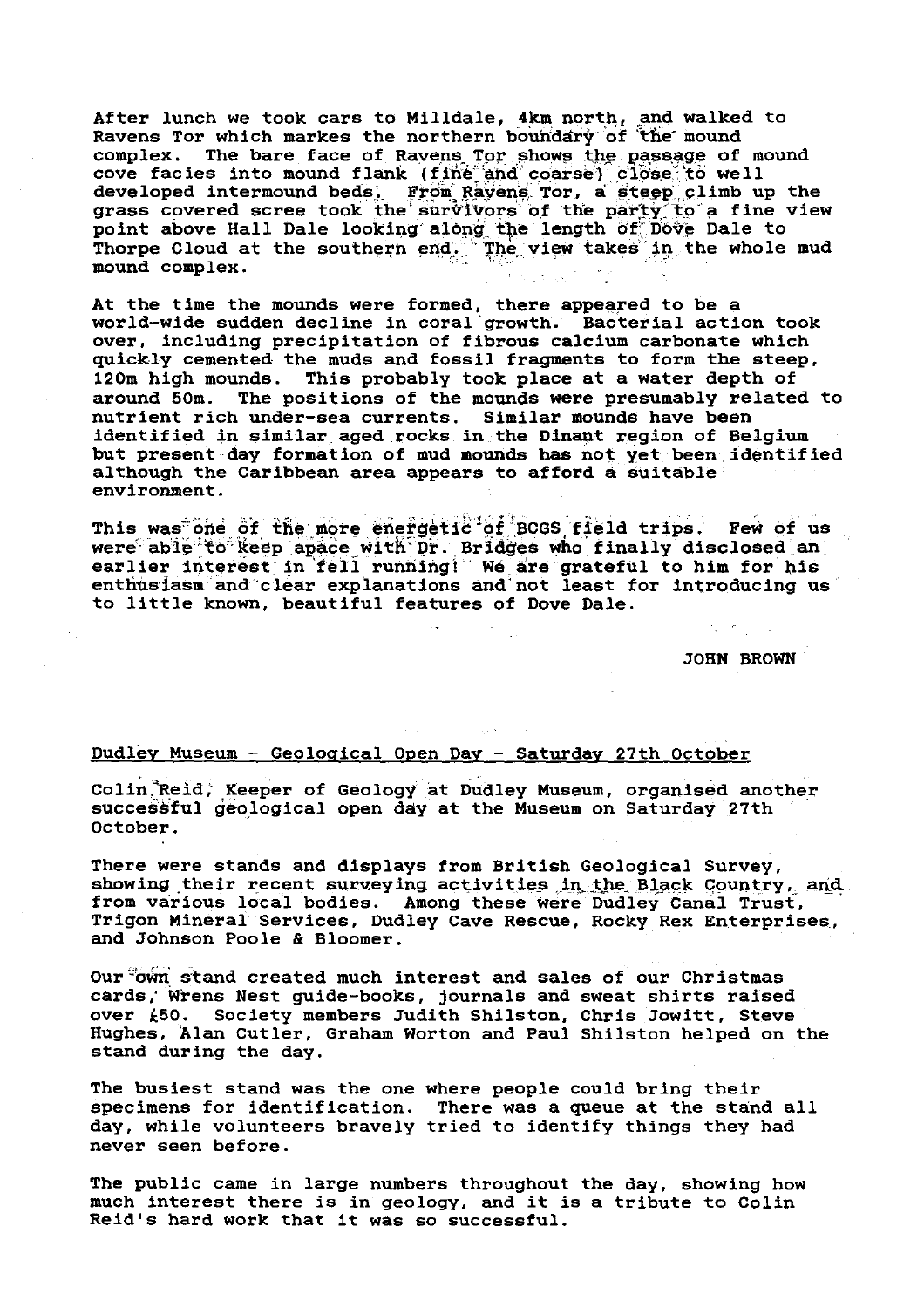### 1. GEOLOGY TODAY Magazine

Members who subscribe to the magazine GEOLOGY TODAY are reminded that when renewing for 1991, members of the BCGS get 20% discount on their magazine sunbscription. Members should state on the renewal form that they are members.

### 2. University of Bristol

- (a) Dayschool "Current Research on Santorini: The End of Atlantis?" Saturday 15th December 1990. Chemistry Department, Cantocks Close, Clifton, Bristol. - 10.00am until 5.00pm, X10.
- (b) Geology, in western Ireland. 29 April 11 May 1991. 1500.
- (c) Geology in north-west Scotland, based Ullapool. 1-8 June 1990. L75.
- (d) Dinosaurs and geology in western Canada.<br>Around 10-24 July 1991. £1500. Around 10-24 July 1991.
- (e) Ice and Fire, geology and scenery in Iceland. 18 August - 1st September 1991. £1150.
- (f) Santorini: living with a volcano. 10-24 September 1991. E550.

Details and booking: Dr. P.G. Hardy

Dept of Continuing Education Wills Memorial Building Queens Road Bristol BS8 1HR

**telephone: 0272 303622/303624.**

### **3. Exhibition**

"The Great Gloucestershire Dinosaur Discovery". Gloucester City Museum from 20th October - 26th January 1991. Open Monday to Saturday 10.00am to 5.00pm. Admission Free.

### 4. Subscription Details

See attached sheet.